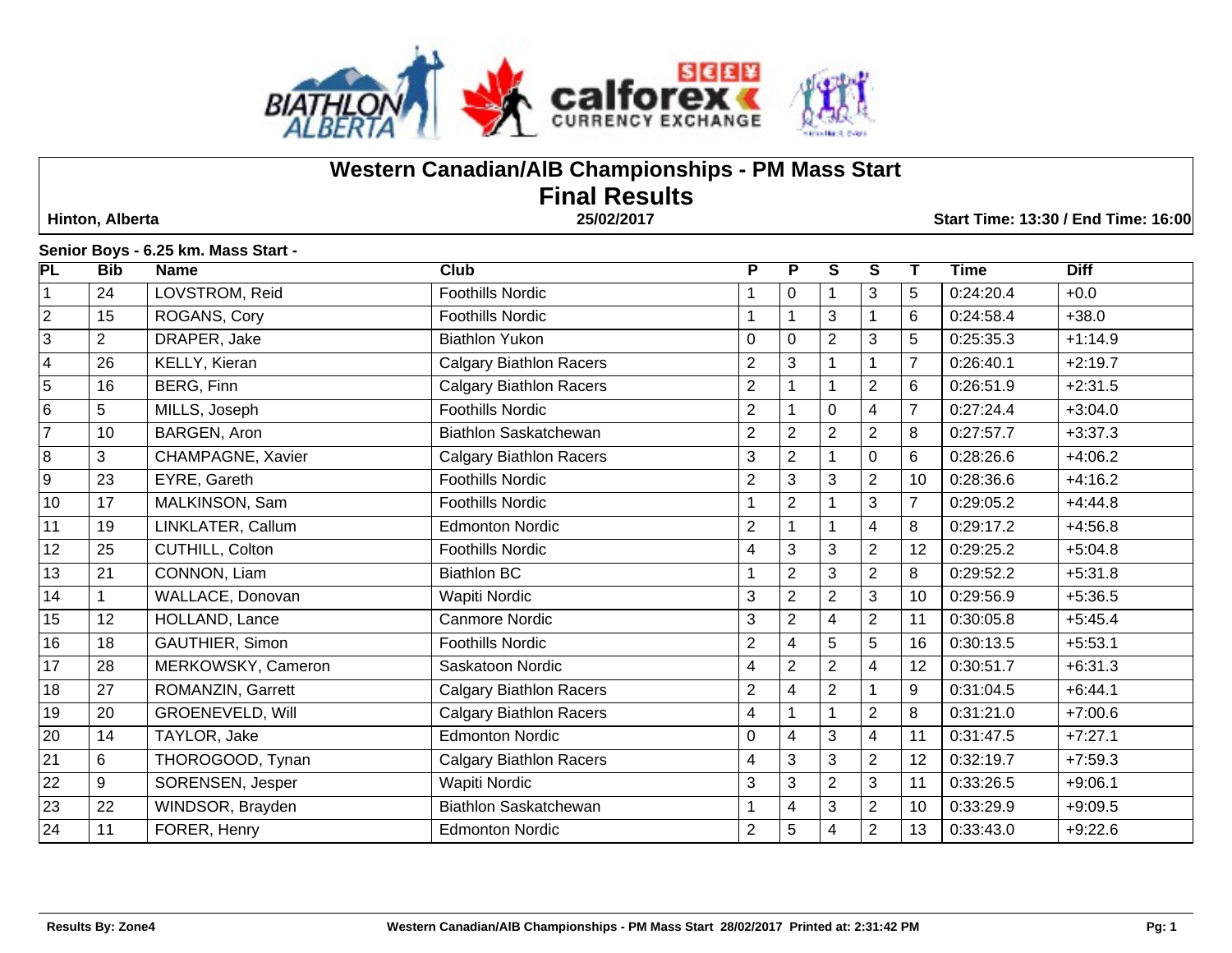## **Senior Boys Continued ... - 6.25 km. Mass Start -**

| PL | <b>Bib</b> | <b>Name</b>           | Club                         |  |   |           | Time      | Diff       |
|----|------------|-----------------------|------------------------------|--|---|-----------|-----------|------------|
| 24 | 13         | KANIA, Eric           | Canmore Nordic               |  |   | 12        | 0:33:43.0 | $+9:22.6$  |
| 26 |            | <b>BROUGH, Lyndon</b> | Wapiti Nordic                |  |   | 12<br>ن ا | 0:34:08.1 | $+9:47.7$  |
| 27 |            | EHMAN, Jesse          | <b>Biathlon Saskatchewan</b> |  | 4 |           | 0:35:43.7 | $+11:23.3$ |
| 28 |            | MILLS, Odin           | <b>Biathlon BC</b>           |  |   |           | 0.37:18.9 | $+12:58.5$ |

## **Youth Men - 10 km. Mass Start -**

| PL             | <b>Bib</b> | <b>Name</b>                 | Club                           | P              |          |          |   |                | Time      | <b>Diff</b> |
|----------------|------------|-----------------------------|--------------------------------|----------------|----------|----------|---|----------------|-----------|-------------|
|                | 38         | <b>BERLING, Chad</b>        | <b>Calgary Biathlon Racers</b> |                | U        | 2        | 0 | 3              | 0:40:23.1 | $+0.0$      |
| $\overline{2}$ | 33         | GILLILAND, Rory             | <b>Foothills Nordic</b>        |                | 2        | $\Omega$ |   | 4              | 0:40:49.8 | $+26.7$     |
| 3              | 31         | <b>BOCHKARNIKOV, Sergey</b> | <b>Calgary Biathlon Racers</b> |                | $\Omega$ | $\Omega$ |   | $\overline{2}$ | 0:41:17.9 | $+54.8$     |
| 14             | 35         | PULLISHY, Michael           | <b>Foothills Nordic</b>        | $\overline{2}$ | 0        | 2        |   | 5              | 0:42:53.5 | $+2:30.4$   |
| 5              | 39         | STUSHNOFF, Thomas           | <b>Rocky Mountain Racers</b>   | $\Omega$       | 2        |          |   | 4              | 0:44:20.2 | $+3:57.1$   |
| 6              | 34         | MANN, Taij                  | <b>Edmonton Nordic</b>         |                |          | 2        | 3 |                | 0:44:46.5 | $+4:23.4$   |
| $\overline{7}$ | 36         | GOBEIL, Jerome              | <b>Calgary Biathlon Racers</b> | 0              | 0        | 2        |   | 3              | 0:44:49.0 | $+4:25.9$   |
| 8              | 37         | BORGLUM, Haldan             | <b>Foothills Nordic</b>        | 2              |          |          | 3 |                | 0:45:12.6 | $+4:49.5$   |
| l 9            | 30         | GOLDHAWK, Kieran            | <b>Calgary Biathlon Racers</b> | $\overline{2}$ | 0        |          | 3 | 6              | 0:47:56.4 | $+7:33.3$   |
| 10             | 29         | PAZDAN, Christian           | <b>Foothills Nordic</b>        | 4              |          | 4        | 3 | 12             | 0:48:53.5 | $+8:30.4$   |
| 11             | 32         | LINKLATER, Wynn             | <b>Edmonton Nordic</b>         | 3              | 0        | 3        | 3 | 9              | 0:52:20.9 | $+11:57.8$  |

#### **Junior Men - 12.5 km. Mass Start -**

| PL | <b>Bib</b>       | Name                           | Club                           |   |  | Time      | <b>Diff</b> |
|----|------------------|--------------------------------|--------------------------------|---|--|-----------|-------------|
|    | 4                | <b>HOLLAND</b><br><b>Brion</b> | <b>Calgary Biathlon Racers</b> |   |  | 0:53:53.6 | $+0.0$      |
|    | $\sqrt{2}$<br>40 | MACDONELL,<br>Curtis           | <b>Foothills Nordic</b>        | - |  | 1:02:47.2 | $+8:53.6$   |

#### **Men - 15 km. Mass Start -**

| PL | <b>Bib</b> | <b>Name</b>          | Club                  |                          |          | Time      | Diff      |
|----|------------|----------------------|-----------------------|--------------------------|----------|-----------|-----------|
|    | 42         | <b>GERWING, Nate</b> | Rocky Mountain Racers | $\overline{\phantom{a}}$ |          | 0:58:12.9 | $+0.0$    |
|    | 43         | ECCLESTON, Sasha     | Camrose Vikings       |                          | <u>.</u> | 1:01:46.6 | $+3:33.7$ |
|    | 44         | BURLINGAME, Ryan     | <b>Hinton Nordic</b>  |                          | <u>.</u> | 1:06:59.7 | $+8:46.8$ |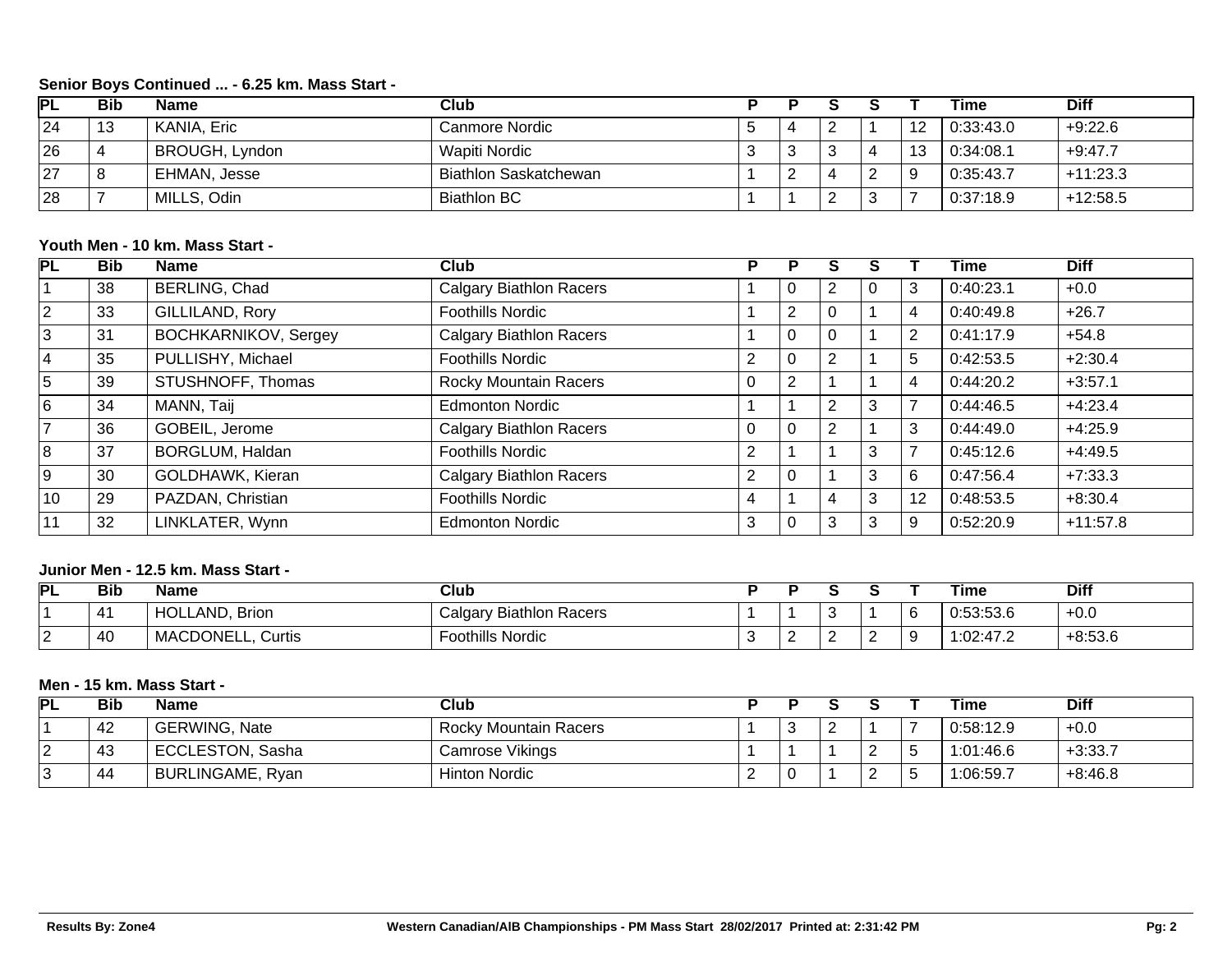## **Master Women - 6.25 km. Mass Start - Y-Y-Y-Y-Y**

| PL             | <b>Bib</b> | <b>Name</b>             | Club                    |                |    |   |   |    | <b>Time</b> | <b>Diff</b> |
|----------------|------------|-------------------------|-------------------------|----------------|----|---|---|----|-------------|-------------|
|                | -51        | LANCASTER, Callie       | <b>Biathlon BC</b>      | J.             |    |   | ົ |    | 0:34:36.2   | $+0.0$      |
| $\overline{2}$ | 48         | HUTCHISON, Jacqueline   | Fast & Fossil           | 3              |    |   | ◠ |    | 0:36:52.9   | $+2:16.7$   |
| 3              | 49         | HALL, Deborah           | <b>Foothills Nordic</b> |                |    |   | 5 | 8  | 0:37:09.0   | $+2:32.8$   |
| <b>4</b>       | 45         | LONGWORTH, Penny        | Fast & Fossil           | ◠              |    | 3 | 3 | 9  | 0:39:39.5   | $+5:03.3$   |
| 5              | 46         | WALLACE, Niki           | <b>Wapiti Nordic</b>    | 3              |    | 3 | 2 | 10 | 0:41:48.2   | $+7:12.0$   |
| 16             | 50         | MACCULLOCH, Lynette     | <b>Foothills Nordic</b> | $\overline{2}$ | .5 | 4 | 3 | 14 | 0:45:10.0   | $+10:33.8$  |
|                | 47         | <b>BROWN, Christine</b> | <b>Edmonton Nordic</b>  | 3              |    | 3 | ົ |    | 1:18:17.6   | $+43:41.4$  |

#### **Jury Decisions**

**Bib:** 47 **Time:** 0:12:00.0 **Notes:** IBU 5.5A - six missed penalty loops

## **Master Men - 7.75 km. Mass Start -**

| PL              | <b>Bib</b> | Name                  | Club                    | P | P               | S | S              |    | Time      | <b>Diff</b> |
|-----------------|------------|-----------------------|-------------------------|---|-----------------|---|----------------|----|-----------|-------------|
|                 | 54         | KLOTZ, Farley         | <b>Foothills Nordic</b> |   | 2               | 2 | 4              | 9  | 0:37:55.4 | $+0.0$      |
| $\overline{2}$  | 63         | PROUDFOOT, James      | <b>Wapiti Nordic</b>    |   | $\mathbf{0}$    | 4 |                | 6  | 0:38:57.0 | $+1:01.6$   |
| 3               | 61         | PETROV, Andrei        | <b>Edmonton Nordic</b>  | 2 | 0               | 4 | 2              | 8  | 0:39:01.2 | $+1:05.8$   |
| $\overline{4}$  | 58         | ELDEN, Chris          | <b>Biathlon BC</b>      |   | 3               | 3 |                | 8  | 0:39:21.0 | $+1:25.6$   |
| 5               | 57         | DESAULNIERS, Jeannot  | <b>Hinton Nordic</b>    | 3 | 3               | 4 | 4              | 14 | 0:41:35.5 | $+3:40.1$   |
| 6               | 55         | TEW, Ryan             | <b>Hinton Nordic</b>    | 3 | 0               | 3 | $\overline{2}$ | 8  | 0:42:11.6 | $+4:16.2$   |
| 7               | 62         | <b>BORGLUM, Brian</b> | <b>Foothills Nordic</b> | 2 |                 | 5 | 4              | 12 | 0:47:42.6 | $+9:47.2$   |
| 8               | 64         | MOSES, Stephen        | <b>Foothills Nordic</b> | 3 |                 | 2 | 4              | 10 | 0:48:33.0 | $+10:37.6$  |
| 9               | 60         | SKARSGARD, Andrew     | <b>Foothills Nordic</b> | 4 |                 | 4 | 4              | 13 | 0:48:39.5 | $+10:44.1$  |
| 10              | 52         | FORER, Douglas        | <b>Edmonton Nordic</b>  | 4 | $5\overline{)}$ | 5 | $\overline{2}$ | 16 | 0:49:29.5 | $+11:34.1$  |
| 11              | 59         | VIVANCO, Raymond      | <b>Edmonton Nordic</b>  | 3 | 2               | 2 | 3              | 10 | 0:51:31.2 | $+13:35.8$  |
| 12 <sup>2</sup> | 56         | HOLASH, John          | <b>Foothills Nordic</b> | 3 | 3               | 3 | 4              | 13 | 0:52:31.1 | $+14:35.7$  |
| <b>DNF</b>      | 53         | THOMPSON, Adam        | <b>Edmonton Nordic</b>  |   |                 |   |                |    | $***$     | $***$       |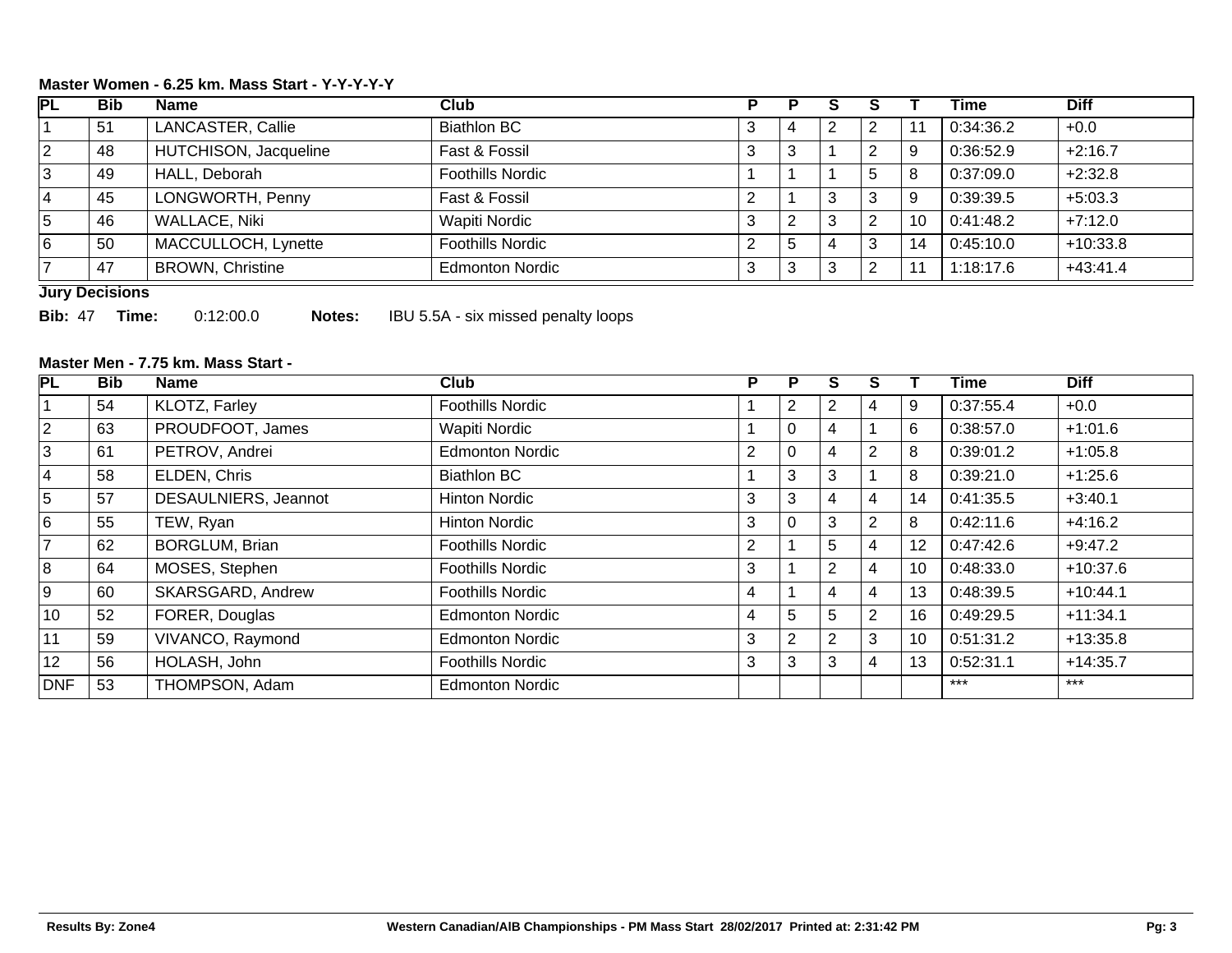## **Sport Men - 7.75 km. Mass Start -**

| וס | <b>Bib</b>          | Name                           | <b>Club</b>            |  |  |     | Time                                                    | <b>Diff</b> |
|----|---------------------|--------------------------------|------------------------|--|--|-----|---------------------------------------------------------|-------------|
|    | $\sim$ $\sim$<br>ხე | <b>GRANDAI</b><br>Marius<br>பட | . .<br>Edmonton Nordic |  |  | . . | $\mathbf{A} \mathbf{R} \cdot \mathbf{A}$<br>v. TV.<br>. | ⊤∪.∪        |

#### **Youth Women - 7.75 km. Mass Start -**

| <b>PL</b> | <b>Bib</b> | <b>Name</b>            | Club                         |  |   | <b>Time</b> | <b>Diff</b> |
|-----------|------------|------------------------|------------------------------|--|---|-------------|-------------|
|           | 66         | TILLEY, Tatiana        | <b>Rocky Mountain Racers</b> |  | 2 | 0:39:53.1   | $+0.0$      |
| 2         | 70         | MIREJOVSKY, Anne       | Camrose Vikings              |  | 2 | 0:40:04.2   | $+11.1$     |
| 3         | 71         | <b>BURKE, Calista</b>  | Canmore Nordic               |  | ົ | 0:41:15.4   | $+1:22.3$   |
| 14        | 68         | <b>DEUCHAR, Ashley</b> | <b>Foothills Nordic</b>      |  |   | 0:41:47.9   | $+1:54.8$   |
| 15        | 67         | <b>BARGEN, Chloe</b>   | <b>Biathlon Saskatchewan</b> |  |   | 0:41:59.4   | $+2:06.3$   |
| 16        | 69         | STADNYK, Hanne         | <b>Biathlon Saskatchewan</b> |  |   | 0:42:10.7   | $+2:17.6$   |

## **Junior Women - 10 km. Mass Start -**

| <b>PL</b> | <b>Bib</b>                      | Name                   | Club                                             |  |  | Time              | <b>Diff</b> |
|-----------|---------------------------------|------------------------|--------------------------------------------------|--|--|-------------------|-------------|
|           | $\overline{\phantom{a}}$<br>. . | <b>INNAI</b><br>Ashley | --<br>Racers<br>∶aldar∖<br><b>Biathlo</b><br>. . |  |  | $\sim$<br>التحالي | +v.v        |

#### **Women - 12.5 km. Mass Start -**

| PL         | <b>Bib</b> | <b>Name</b>                          | Club                   |              |  | <b>Time</b> | <b>Diff</b> |
|------------|------------|--------------------------------------|------------------------|--------------|--|-------------|-------------|
|            | 70<br>ں ،  | <b>TERSON, Jessica</b><br>.<br>$H$ I | Edmonton Nordic        |              |  | 0:56:08.9   | +v.v        |
| <b>DNF</b> | 74         | <b>MOINET</b><br>. Andrea            | <b>Camrose Vikings</b> | $\mathbf{r}$ |  | ***         | ***         |

#### **Senior Girls - 6.25 km. Mass Start -**

| PL             | <b>Bib</b> | <b>Name</b>          | Club                    | P              |   |                |   |    | <b>Time</b> | <b>Diff</b> |
|----------------|------------|----------------------|-------------------------|----------------|---|----------------|---|----|-------------|-------------|
|                | 77         | COYNE, Karly         | <b>Canmore Nordic</b>   | 3              |   |                | 3 | 8  | 0:29:55.1   | $+0.0$      |
| $ 2\rangle$    | 89         | HOILETT, Claire      | <b>Canmore Nordic</b>   | $\overline{2}$ | 0 |                | 2 | 5  | 0:30:13.7   | $+18.6$     |
| 3              | 75         | OSNESS, Emma         | <b>Foothills Nordic</b> |                |   |                | 5 | -6 | 0:30:27.4   | $+32.3$     |
| 4              | 84         | ORVIG, Megan         | <b>Canmore Nordic</b>   |                |   | 4              |   |    | 0:31:49.3   | $+1:54.2$   |
| 5              | 79         | KLOTZ, Annika        | <b>Foothills Nordic</b> | $\overline{2}$ | 2 | $\overline{2}$ | 2 | 8  | 0:31:55.9   | $+2:00.8$   |
| 6              | 83         | DITTRICH, Katya      | <b>Foothills Nordic</b> | $\overline{2}$ | 2 | 3              | 4 |    | 0:32:08.4   | $+2:13.3$   |
| $\overline{7}$ | 81         | SHERRINGTON, Jenna   | <b>Foothills Nordic</b> | 3              | 2 | 5              |   |    | 0:32:16.2   | $+2:21.1$   |
| 8              | 88         | WALCH, Naomi         | <b>Foothills Nordic</b> | 2              | 0 |                | 2 |    | 0:32:31.5   | $+2:36.4$   |
| 9              | 85         | <b>BENNETT, Erin</b> | <b>Edmonton Nordic</b>  | 3              | 2 | 4              | 4 | 13 | 0:32:33.2   | $+2:38.1$   |
| 10             | 82         | PACZKOWSKI, Emma     | <b>Canmore Nordic</b>   | 2              | 4 | 3              |   | 10 | 0:34:58.4   | $+5:03.3$   |